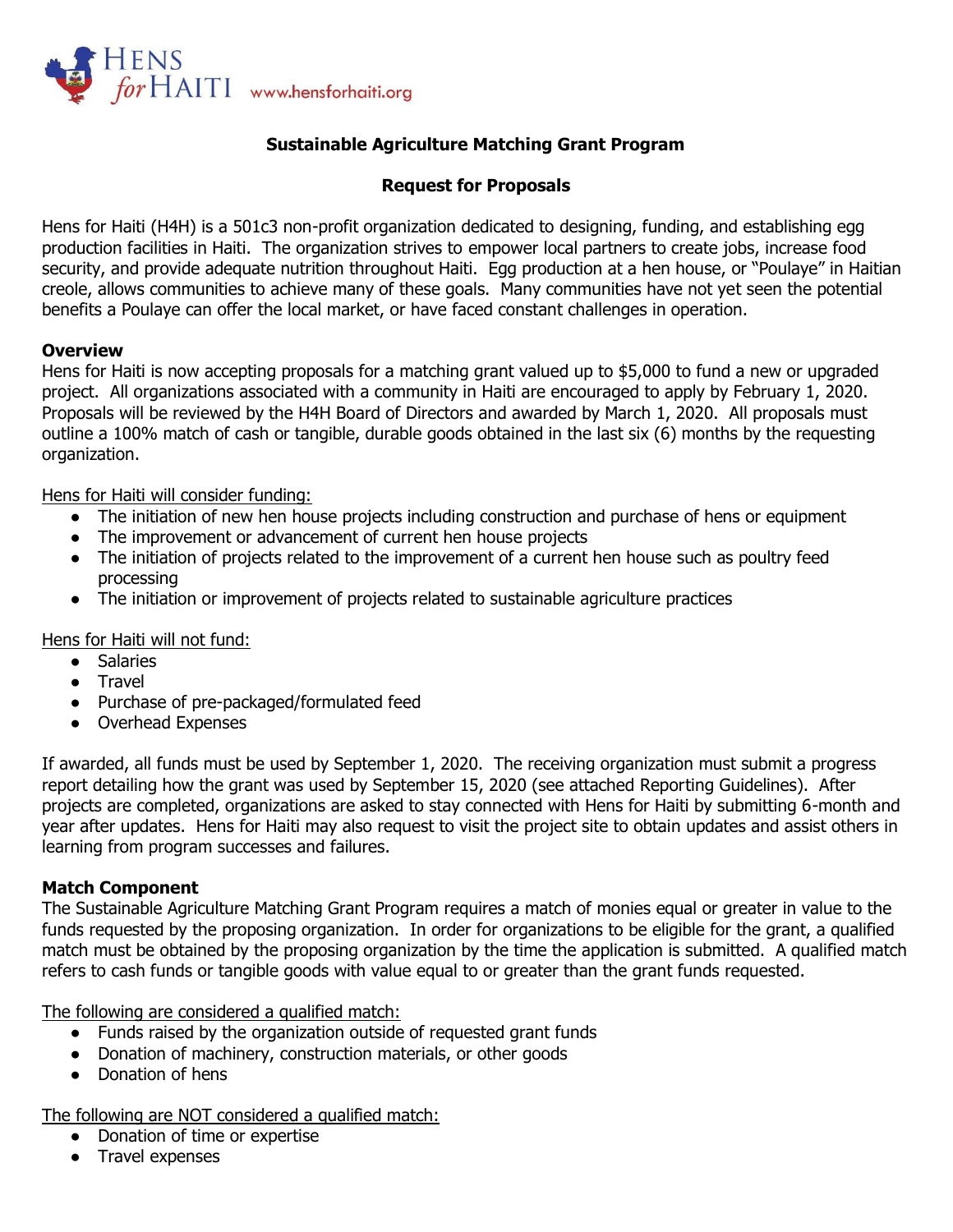

## **Proposal Requirements**

Applications for the H4H Sustainable Agriculture Matching Grant must include the following components to be considered for funding.

- General Application Form
- Written proposal narrative (max 3 pages)
	- o Proposal overview
	- $\circ$  Background of requesting organization's history and past or current development projects in Haiti
	- $\circ$  Explanation of how matching grant funds will help to sustainably solve a problem
	- o Outline of local Haitian involvement and project commitment
	- o Outline of project reports and accountability
	- o Current financial statements for the requesting organization
	- o Proposed timeline of project milestones, deliverables, and completion
- Full project budget including the breakdown of grant and match components

### **Timeline**

RFP Released by December 15, 2019 RFP Questions answered by January 14, 2020 Full Proposals submitted by February 1, 2020 Matching Grant Awarded by March 1, 2020 Funds used by September 1, 2020 Progress Report submitted by September 15, 2020 Project 6-month Update submitted by March 1, 2021 Project 1-year Update submitted by September 1, 2021

**To Apply** for the H4H Sustainable Agriculture Matching Grant, please submit all required documents electronically to [hensforhaiti@gmail.com](mailto:hensforhaiti@gmail.com) by **5pm February 1, 2020**. All questions should be submitted to [hensforhaiti@gmail.com.](mailto:hensforhaiti@gmail.com)